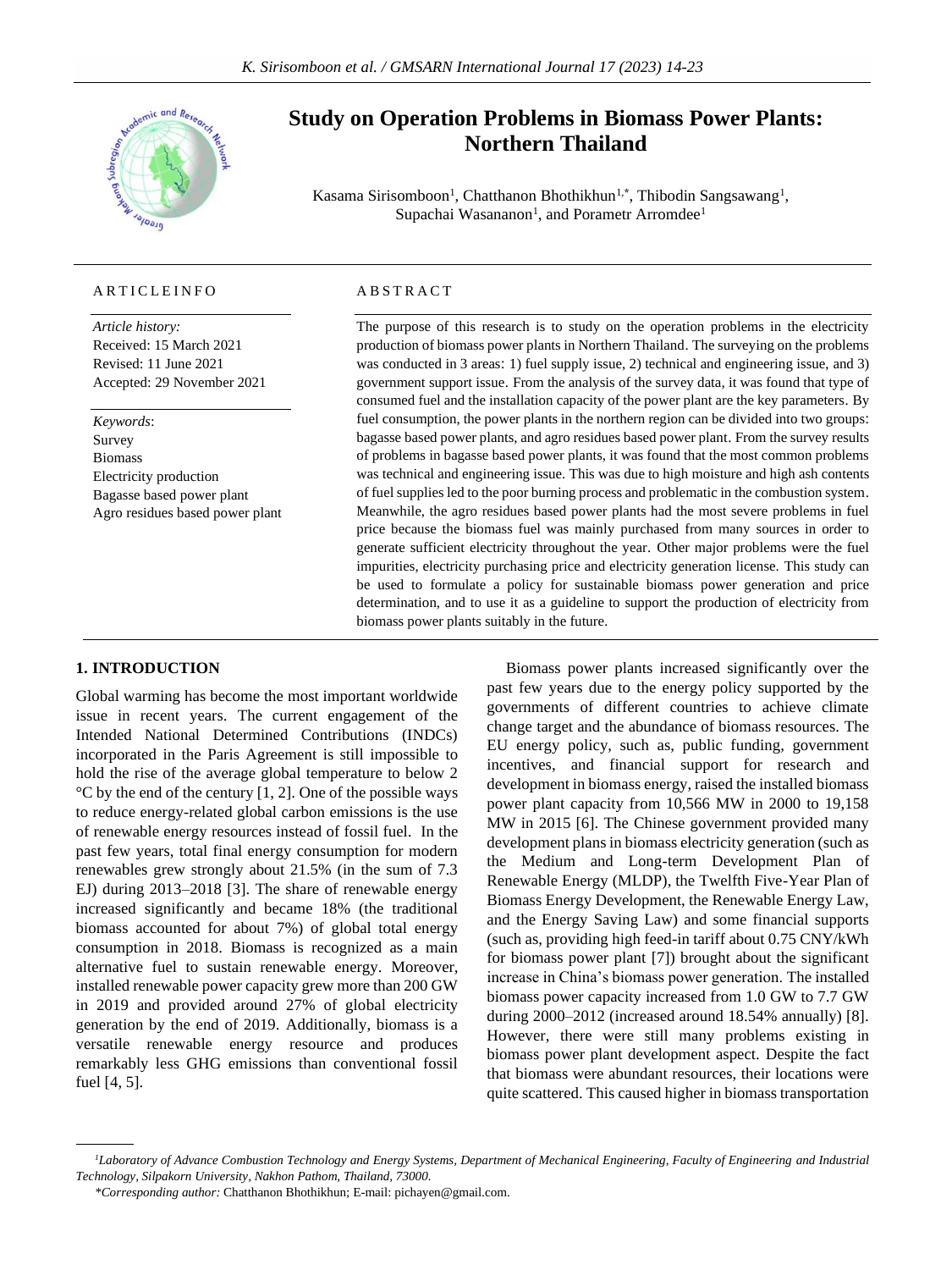costs, especially when the transportation distance was more than 50 km [9]. Balancing demand and supply of biomass resources was also an important problem. Increasing in demand could cause the biomass price higher. Moreover, as almost biomass obtained from crops, the amount of supply cannot be assured to obtain consistently. In the event of a disaster, outbreak, or a fluctuation of the global weather, it could cause shortage in biomass resources that will eventually raise their prices. Limited financing channels were also another problem to be concerned. Since the current biomass fuel and labor costs have increased consecutively in recent years, the financial support policies that were calculated for ten years ago may not be sufficient to the current situation. For instance, the feed in-tariff for agricultural biomass power generation in China is 0.75 CNY/kWh has determined from the costs in 2010 which was not sufficient for current biomass power plants in many areas [10]. Moreover, in some financial policies, only few projects can be applied because of many constraint conditions, and sometimes, few projects could get benefit from those policies. Technology and equipment shortage was also a problem in biomass power plant aspect. In some countries, the technology in biomass power generation equipment was still in the primary stage. The low efficiency in conversion biomass to electricity raised more cost. Some spare parts and fittings cannot be produced in their countries, so that the operation and maintenance of the machine had to depend on import only [11]. These are still general obstacles in the promotion and development of biomass power plants recently.

In Thailand, the amount of electricity production from biomass has been increased significantly as a result of many policies from the Ministry of Energy, such as, the Renewable and Alternative Energy Development Plan 2018–2037 (AEDP2018), the 15-year Renewable Energy Development Plan (2008–2022) and many promoting measures from the Department of Alternative Energy Development and Efficiency (DEDE) over the past decades. According to the energy development plans, the renewable energy such as biomass, hydropower, solar, wind and factory wastewater were substantially used to produce heat and electricity for all sectors, and also to produce fuel in the transportation sector [12, 13]. Compared to the production of electricity from wind or solar, biomass is a more stable energy resource. Because of many modern biomass conversion technologies and large availability of biomass resources, there are a lot of emerging biomass power plants scattered throughout the country. In Thailand, by types of fuel supplies, the biomass power plant can be classified into 2 groups; a) power plant buying biomass fuels from external sources, and b) power plant taking biomass fuels as residues and/or by-product (such as rice husk and bagasse) from factories established in the same area of the power plant. Due to the lack of long-term planning, the government's promoting measures led to problems in a later period, especially for the power plants buying the biomass fuel. The power plants encountered many major problems including biomass fuel shortage, lack of purchase regulations, and no suitable prioritization in managing biomass resources. Additionally, there was also a problem of fluctuation in biomass price that led to higher costs in electricity production [14].

In 2017, the government proposed a solution to these problems by encouraging farmers to cultivate more quickgrowing crops in order to feed much more into the power generation system, to increase new forest plantation area, and to strengthen the energy security [15]. Moreover, the government made the maps of the location of the biomass power plants and published the data on the amount of biomass fuel potential on the website which would help the biomass power plant owner to manage the fuel in line with the area of the energy resources [16, 17]. Besides the problems in the fuel quantity and management, the technical problems and environmental impact issues were other major problems which affected to the biomass power plants [18, 19]. Especially for a very small power plant or very small power producer (VSPP), the technical problems which were often found in power plant operations were lack of knowledge and understanding clearly in how to use and maintain the system of the operators, and also absence of the technicians due to the power plants always located in rural area. Furthermore, very small power plants in Thailand can be operated without having to complete the environmental and health impact assessment reports. Therefore, it often encountered problems that would affect the well-being of the people in the community. In many cases, the power plants had to shut down and was prosecuted in the administrative court for the cause of environmental problems to the nearby villagers [18, 20].

Up to the present time, Thailand's government has supported the biomass power plants by increase the purchasing price of electricity produced from renewable energy resources in 2 patterns: 1) adder and 2) feed in tariff (FiT). During 2009–2015, the adder system was launched to support the biomass power plants for a period of 7 years, and the extra purchasing cost was ranged from 0.3 to 0.5 baht/kWh depending on the installation capacity [21]. The adder has been used for quite short period of time (6 years) due to the quite short period of supporting time (7 years), higher fuel cost, and inappropriate purchasing price, after all, it has been canceled and transited to the FiT system [22]. The FiT system has been introduced to the new biomass power producer which has commercial operation date (COD) after 2015, and it was an optional for the old power plants that has been supported by adder system. By this system, the supporting period has been extended to 20 years and the purchasing price can be varied upon the core inflation [23]. The extra purchasing cost was the summation of FiT<sub>Fix</sub> (2.39-3.13 baht/kWh), FiT<sub>variable</sub> (1.85-2.21) baht/kWh) and FiT<sub>premium</sub> (the supporting money for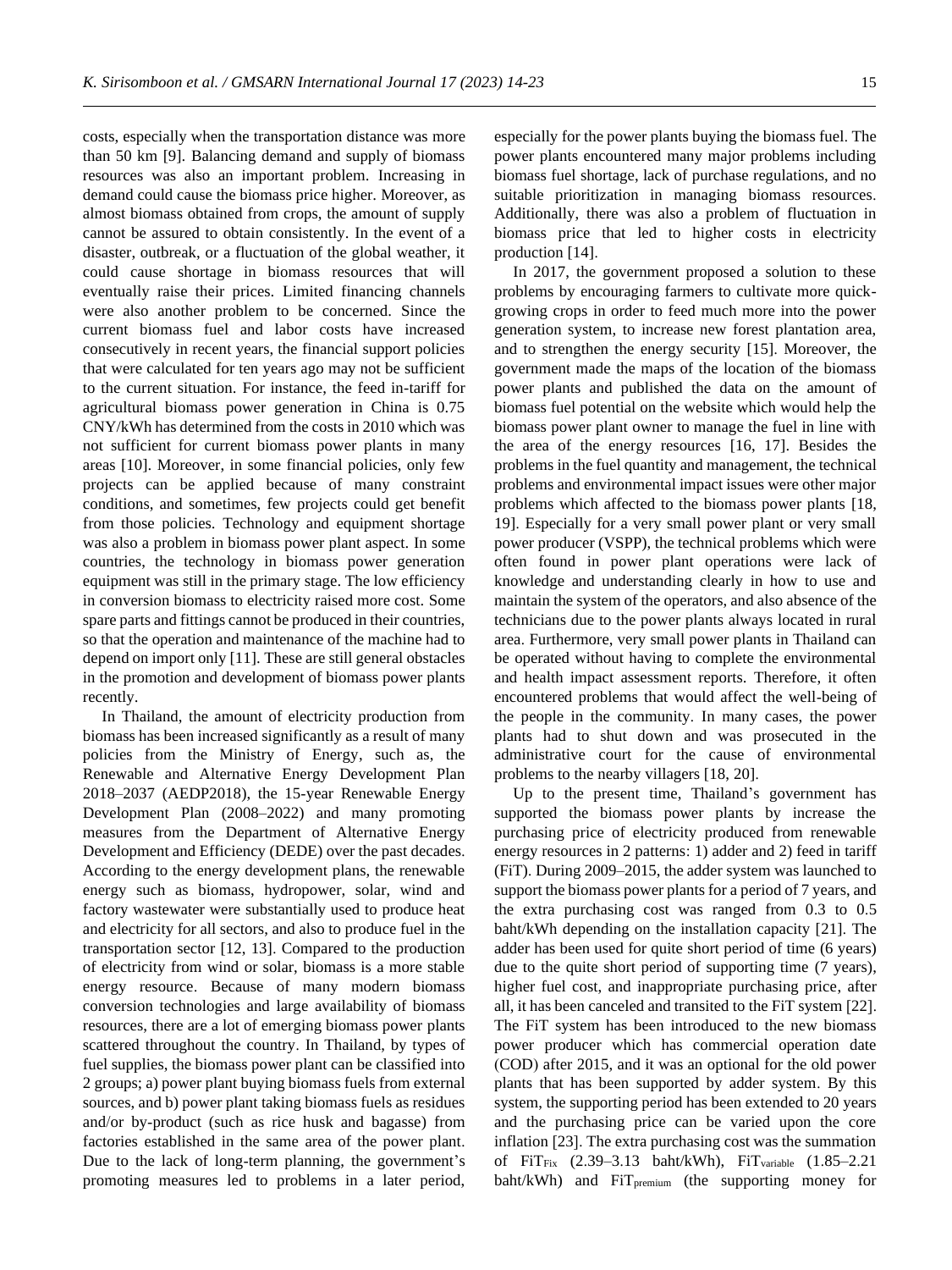electricity producers established in Yala, Pattani, Narathiwat and 4 districts in Songkhla province). For instance, the 9.9 MW biomass power plant in Buriram obtained the electricity purchasing price about 4.54 baht/kWh [24].

Although, Thailand has 220 biomass power plants in 2020 [25], the supporting electricity production from biomass by the government is still doubtful. The same electricity purchase price seems to be improper in many areas because Thailand's power plants use a variety of production technologies and variety of biomass fuel resources. The research in the study of problems in electricity production was still lacking since there was no survey study about the biomass power plant problems in the north of Thailand in any literature review. Therefore, the researchers aim to study the problems that arise in the electricity generation, primarily to study only biomass power plants located in the North, by using questionnaires and interviews with the electricity supplier in three major problems; a) fuel supply, b) technical and engineering aspect and c) government support.

### **2. METHODS**

#### *2***.***1 Population and sample*

According to the data from Energy Regulatory Commission, Electricity Generating Authority of Thailand (EGAT), Metropolitan Electricity Authority (MEA) and Provincial Electricity Authority (PEA) in 2018, there are 13 biomass power plants in the northern region of Thailand, locating in 6 provinces; Chiang Rai, Nakhon Sawan, Phetchabun, Uttaradit, Lampang and Lamphun. The conventional postal modes and telephone interviews have been made to evaluate the problems relating to the operation of the 13 biomass power plants. However, only 7 power plants responded and agreed to give the information for this survey activities. Figure 1 shows the map of the northern region of Thailand and location of biomass power plants for this survey study.

Prior to the analysis, the F-test (One Way ANOVA) and multiple comparisons using LSD statistics have been performed to verify the important parameters that effects on the level of problem. From three selected variables: a) rated capacity of power plant, b) combustion technology, and c) fuel types used in the biomass power plant, it was found that only the rated capacity of power plant and the fuel types have the significant effects on the problems that arise in power generation.

# *2***.***2 Questionnaire structure*

The survey questions were created based on the problems relating on the operation of biomass power plants by searching the data from newspaper, interviewing, and literature review of academic publications. After that, itemobjective congruence (IOC) was used to evaluate the items in the draft of the survey questions for avoiding the ambiguity [26], and the IOC committees were a language expert, an engineer in charge of the power plant, and one of the interviewees. Finally, the questionnaire was revised and used.



**Fig. 1. Map of the northern region of Thailand and location of biomass power plants in this study**.

**Table 1. Five-point Likert scale for accessing the problem levels**

| Scale | Indication    | Score         |  |
|-------|---------------|---------------|--|
|       | Severe        | $4.21 - 5.00$ |  |
|       | Major         | $3.41 - 4.20$ |  |
|       | Moderate      | $2.61 - 3.40$ |  |
|       | Minor         | $1.81 - 2.60$ |  |
|       | Insignificant | $1.00 - 1.80$ |  |

The questionnaire consisted of 3 parts: 1) general information of the biomass power plant (open-ended and close-ended questions), 2) problems encountered in the operation, and 3) semi-structured interview. In part 2 of the questionnaire, the table type questions used a Likert scale method for assessing the level of the problem, and a fivelevel evaluation with the criteria are shown in Table 1. The problems in the operation of the surveyed biomass power generation have 42 questions, and it can be divided into 3 main areas: 1) problems in fuel supply, 2) technical and engineering problems, and 3) government support issues. The conventional postal modes and telephone interviews have been made for this survey exercise to evaluate the operating problems of biomass power plants. The returned questionnaires were then analyzed with a statistical tool.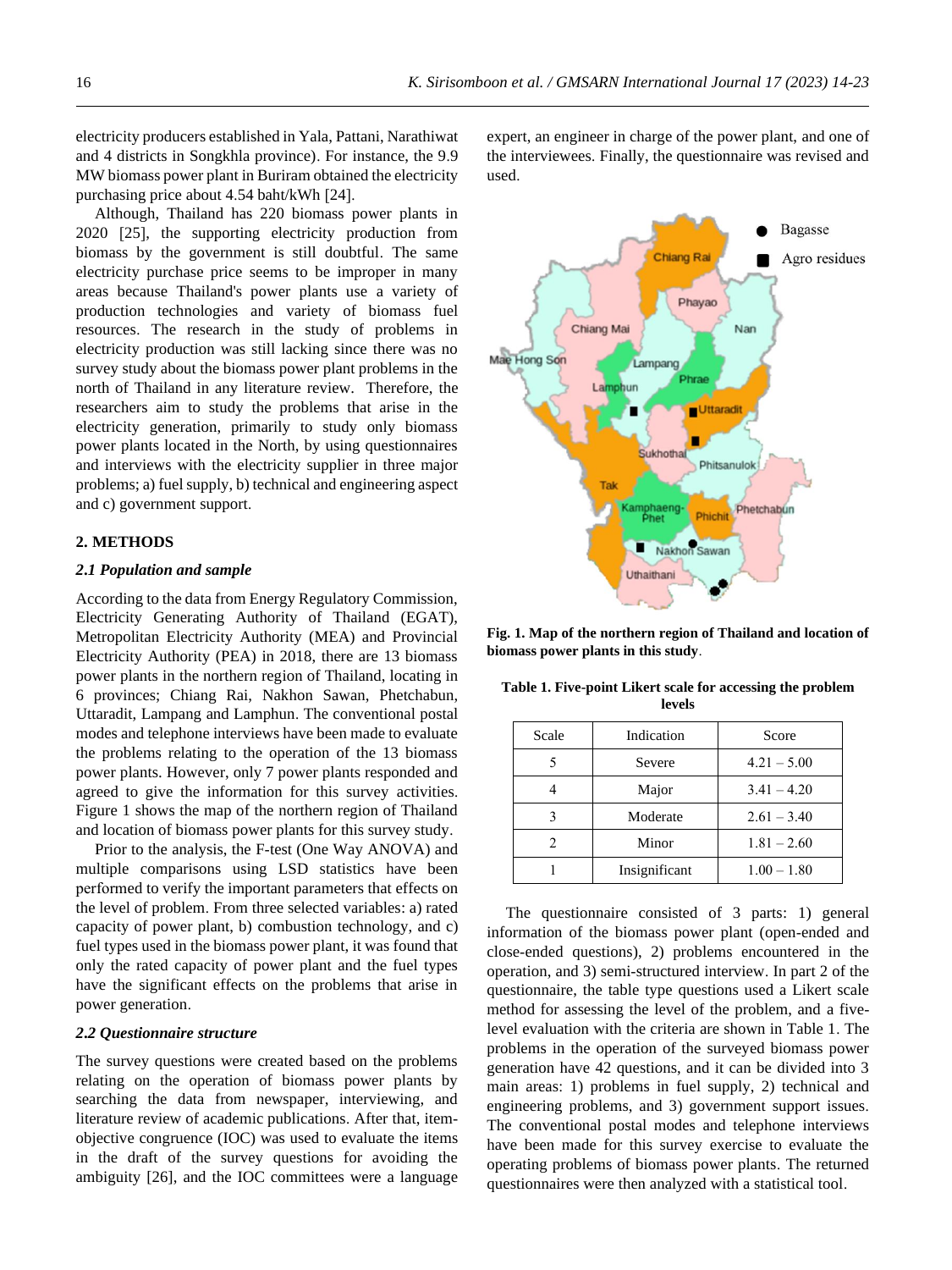# **3. RESULTS AND DISCUSSIONS**

## *3.1 General information of the biomass power plant*

Since Thailand has a long-term renewable energy plan, the Alternative Energy Development Plan (AEDP), and has been continuously updated, the renewable energy use in Thailand has increased continuously. In 2018, total renewable energy consumption in Thailand was 12,996 ktoe, increasing 10.8% from the previous year, which accounted for 15.48% of the final energy consumption. Meanwhile, the AEDP2018 plan aims the renewable energy use to account for 30% of the final energy consumption in 2037. In terms of power generation capacity, in 2018, the installed capacity of biomass power plants in Thailand was 3,372.93 MW accounting for 30 percent of the renewable energy use in total electricity generation. This increased from the previous year for 6.83 percent. While, according to the AEDP2018 plan, the goal was set to increase the installed capacity of biomass power plants to 5,790 MW in 2037. In addition, there was still a lot of biomass potential left in Thailand as the residual biomass potential for energy use in 2017 was at 42,610 ktoe/year [12].

According to the research results and the AEDP2018 plan, the aims to increase the number of biomass power plants and the electricity production from 3,372.93 MW to 5,790 MW in 19 years (from 2018 to 2037) can be achieved with the supporting by the government and the biomass-fuel suppliers. The problems relating to fuel supply seem to be the most important issue. The long term supporting such as the promotion of economic forest planting by the fastgrowing plants with the good management can prevent the problems relating to the fuel storage space, the fluctuation of fuel price as well as the fuel quality, and makes the power plant operators confident in their investments.

In Northern Thailand, there are many types of biomass conversion technologies to produce electricity including step-grate stoker, circulating fluidized bed, and travelinggrate stoker; however, most of the power plants are the steam turbine plants. The electrostatic precipitators (ESP) are commonly used as particulate matter collector, and only one power plant use the combination system of ESP and multi cyclone system.

In this study, sub-problem analysis was carried out according to the types of biomass fuels used in the power plant which were divided into 2 groups: 1) bagasse based power plants, and 2) woody and agricultural based power plants (referred as agro residues based power plant). In this survey study, it was found that there were three power plants using only bagasse, and the other four power plants using various types of biomass fuel including bagasse, tops and leaves of sugarcane, rice husk, bamboo, corncobs, woodchips, and corn leaves.

All of the three bagasse based power plants were small power plant (SPP) categorized by the production capacity  $\geq$ 10 MW, and it had the operating periods of 9–11 months a year. For the other four agro residues based power plants, three power plants were very small power plants (VSPPs) with a capacity of 1–9.9 MW, and another one was SPP with a capacity of 16.5 MW which operated throughout the year. For the VSPPs, the operation period was quite different depending on the availability of fuels, and it ranged from 1– 4 months a year, 5–8 months a year, and throughout the year. Figure 2 shows the general information of the biomass power plants in this survey study.



**supply, b**) **installation capacity and c**) **periods of time after commercial operation date** (**COD**).

## *3.2 Survey results on problems of biomass power plants*

#### *3.2.1 Fuel Supply*

#### 3.2.1.1 Amount of fuel

Table 2 shows the analysis results of the problem on fuel amount from the respondents. As can be seen, both types of power plants had the highest scores in fuel procurement problem during the rainy season due to fuel shortage. Moreover, the transportation during the rainy season led some difficulties in controlling the quality of fuel.

**Table 2. Mean levels of the problem relating to amount of fuel supply**

| Problem                                                              | <b>Bagasse</b>  | Agro residues   |
|----------------------------------------------------------------------|-----------------|-----------------|
| Fuel procurement in summer                                           | $2.33 \pm 1.15$ | $2.75 \pm 0.96$ |
| Fuel procurement in rainy<br>season                                  | $4.67 \pm 0.58$ | $4.25 \pm 0.50$ |
| Fuel procurement in winter                                           | $3.00 + 1.00$   | $2.75 + 0.50$   |
| Flood                                                                | $3.33 \pm 1.53$ | $4.50 \pm 0.58$ |
| Drought                                                              | $3.33 \pm 0.58$ | $3.75 + 0.50$   |
| Plant disease                                                        | $3.00 \pm 1.00$ | $2.75 + 0.50$   |
| Pest                                                                 | $3.00 \pm 1.00$ | $2.75 \pm 0.96$ |
| Not enough biomass due to<br>competition in the neighboring<br>areas | $3.00 \pm 1.00$ | $2.75 + 1.26$   |
| Scattered biomass fuel resource                                      | $2.33 \pm 0.58$ | $2.25 \pm 0.96$ |
| No reserve biomass fuel<br>resource                                  | $2.33 + 0.58$   | $2.00 \pm 0.82$ |
| Mean                                                                 | $3.03 \pm 0.67$ | $3.05 \pm 0.79$ |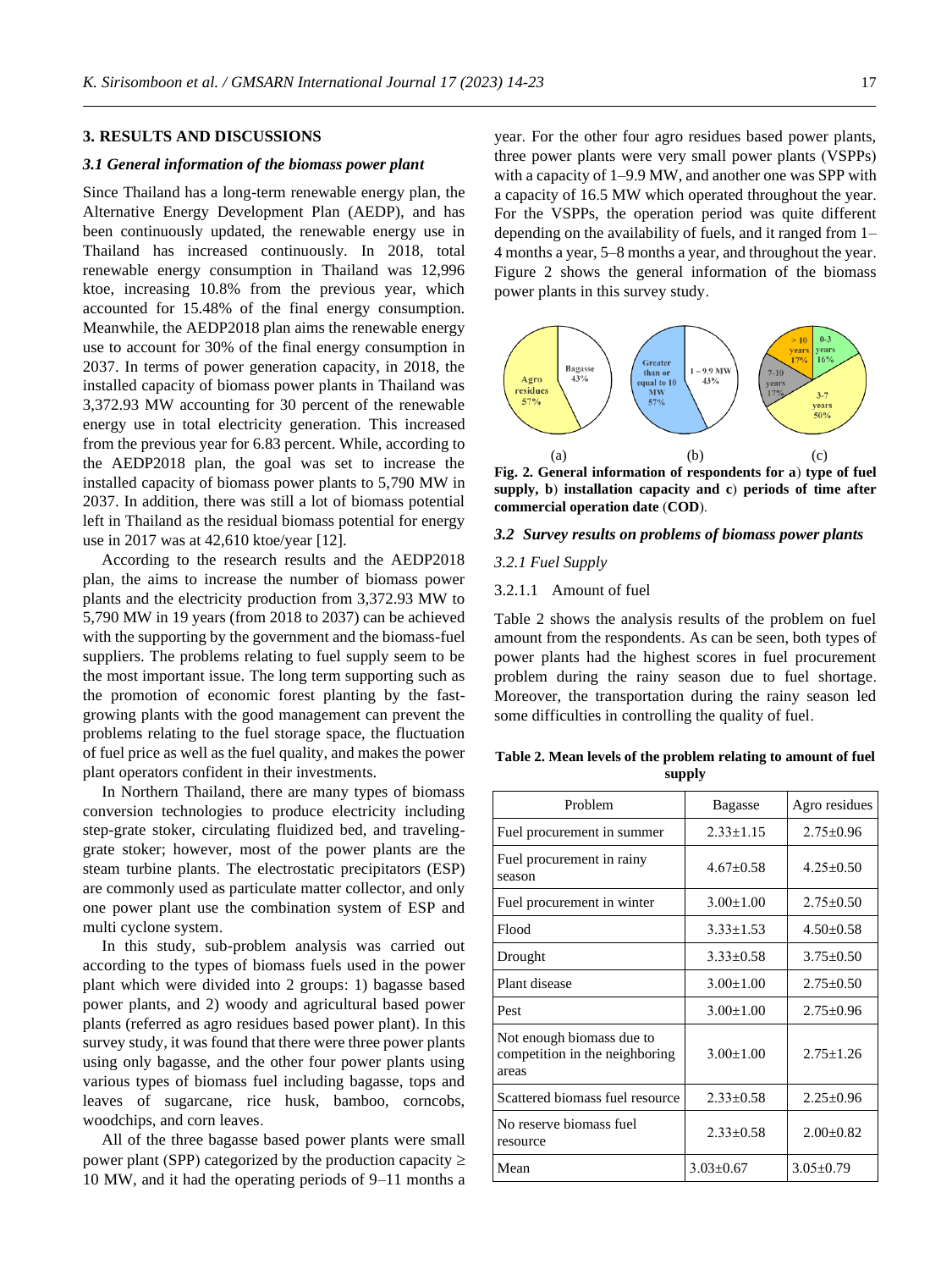While the flood problem affected the agro residues based power plants in severe level, the effect on the bagasse based power plant was found at a moderate level. In agro residues based power plant, the fuel was travelled in lengthy distance, and therefore flood caused difficulty in the transportation and leading to insufficient raw materials to feed into the power plants.

## 3.2.1.2 Fuel price

Table 3 shows the analysis results of the problem on fuel price from the respondents. According to the survey data, it was found that the power plants using the agro residues had severe problem on finding the reasonable price fuel. Moreover, the problems on fuel prices fluctuation and competition in buying fuel were found in higher level than bagasse based power plant.

| Problem                      | <b>Bagasse</b>  | Agro residues   |
|------------------------------|-----------------|-----------------|
| Prices fluctuation           | $2.33 \pm 0.58$ | $3.00 \pm 0.00$ |
| Competitive for buying       | $2.33 \pm 0.58$ | $3.00 \pm 0.00$ |
| Finding the reasonable price | $2.33 \pm 0.58$ | $4.25 \pm 0.96$ |
| Mean                         | $2.33 \pm 0.00$ | $3.42 \pm 0.72$ |

**Table 3. Mean levels of the problem on fuel price**

In agro residues based power plant, most of the fuel was purchased from the middleman, and therefore, the price of fuel was quite expensive comparing with buying from farmers or agriculturists. Moreover, some types of biomass were mainly available in cultivatable period such as rice husk and corncob [27] leading to the price fluctuation. Therefore, the fuel price had a direct impact on the cost of production and the profit. In contrast with the agro residues based power plants, the problems on fuel price were found in minor level because they had their own fuel resources. In contrast with the problem of biomass fuel prices in China, most of the agricultural residues were crop straws, which seems to have the less fuel prices fluctuation problem because the fuel price was mainly dominated by the labors to collect and transport, and the straw collection costs accounted for 64% of the total cost of electricity generated from straw biomass [28].

# 3.2.1.3 Fuel transportation

Table 4 shows the analysis results of the problem on fuel transportation from the respondents. As reveled from the data, it was found that bagasse based power plants had a low level of transport problems, while the agro residues based power plant had a moderate level of transportation problems. Because the transportation distance was quite long for the agro residues based power plant which utilized both direct and indirect fuel purchase methods. From the interviewing, it was found that the farthest fuel purchased

was from the southern region and it was more than 200 kilometers far away from the power plant. The bagasse based power plants had transportation distances in the range of 0–49 kilometers because the fuel was transported from the nearby sugar refinery plant. By comparing this problem in Thailand with the revealed literature, the high transportation cost and long-distance transportation within a radius further than 200 km have also been stated in some provinces of China because of the high competition for seeking biomass fuel against the vicinity of nearby power plants [29]. Moreover, this is one of the reasons that the researchers in Ref. [29] recommended the Chinese government to implement the customized financial subsidy standards specific to different biomass power technologies.

**Table 4. Mean levels of fuel transportation problems**

| Problem                                                | <b>Bagasse</b>  | Agro<br>residues |
|--------------------------------------------------------|-----------------|------------------|
| Transport for relatively long<br>distance              | $2.33 \pm 0.58$ | $3.00 \pm 0.82$  |
| Weather conditions impacted on<br>transportation delay | $3.00 \pm 0.00$ | $2.50 \pm 1.00$  |
| Insufficient drivers or trucks                         | $2.00 \pm 0.00$ | $2.50 \pm 1.00$  |
| Mean                                                   | $2.44 \pm 0.51$ | $2.67 \pm 0.29$  |

The moderate level of weather conditions impacted on transportation delay was found in the bagasse based power plants, while it was in minor level for the agro residues based power plants. This can be explained by the shorter period of plant operation time in the agro residues based power plant which was not run throughout the year, and they may be common shut down in the rainy season. In Thailand, the bagasse based power plants were normally operated during sugar milling season from December to May (about 6 months). In this survey study, the bagasse power plant operated for 9–11 months, therefore they needed to collect the sufficient amount of bagasse in the safe storage for a whole period of operating time.

**Table 5. Mean levels of fuel storage problems**

| Problem                                          | <b>Bagasse</b>  | Agro residues   |
|--------------------------------------------------|-----------------|-----------------|
| Insufficient storage space                       | $4.00 \pm 1.00$ | $2.75 \pm 1.71$ |
| Spontaneous ignition                             | $3.67 \pm 1.15$ | $2.75 \pm 0.96$ |
| Lack of in-first-out, first-out<br>(FIFO) system | $3.33 \pm 0.58$ | $2.5 + 1.26$    |
| Mean                                             | $3.50 \pm 0.43$ | $2.81 + 0.31$   |

3.2.1.4 Fuel storage

Table 5 shows the analysis results of the problem on fuel storage from the respondents. As mention above, the big amount of bagasse should be kept for the power plant to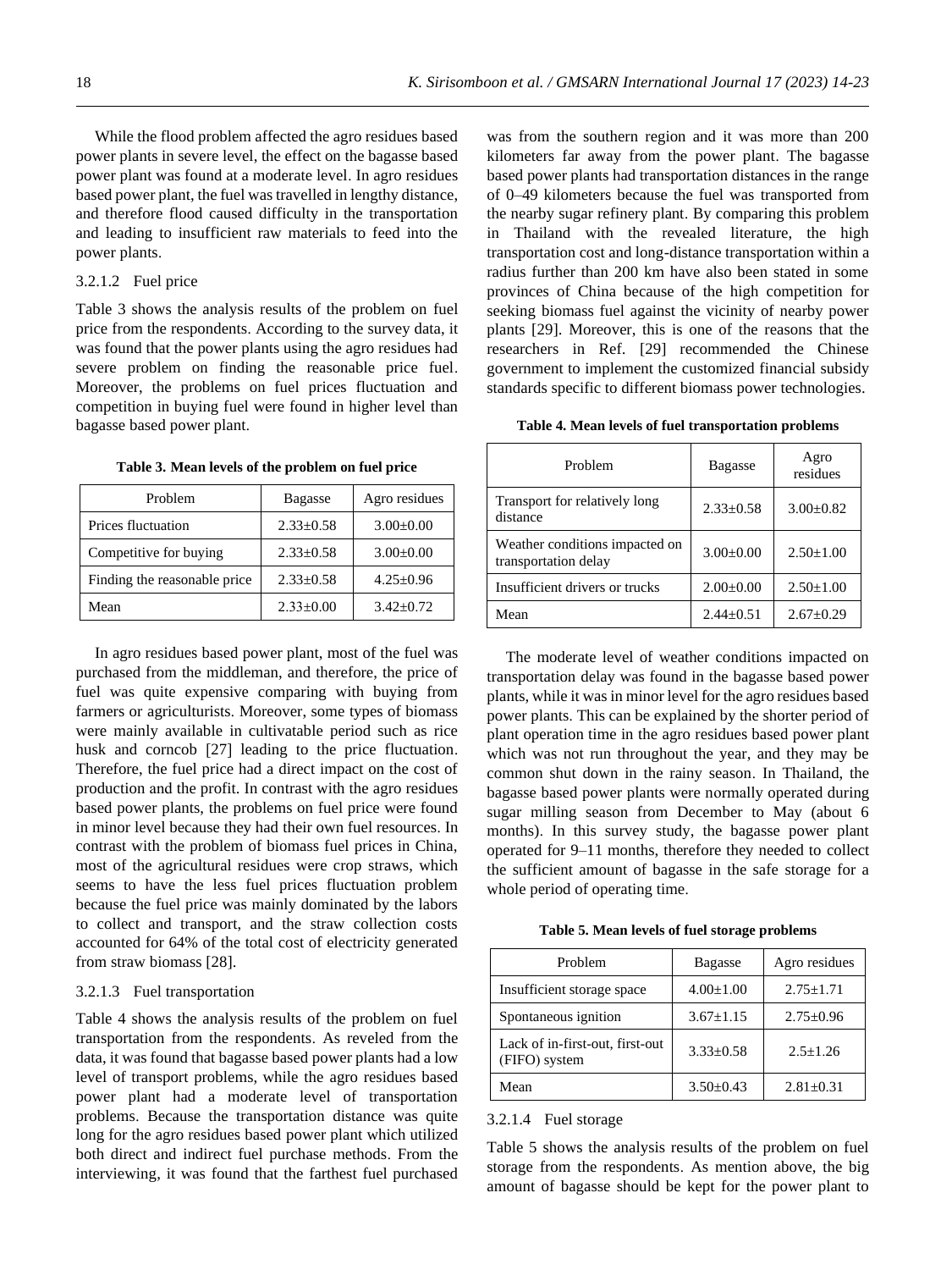operate for 9–11 months, and this leaded to the major level for the storage problems encountering insufficient storage space, and spontaneous ignition. The sugar industry and bagasse based power plants were reported to have the problem of safe bagasse storage over extended periods due to the spontaneous ignition of bagasse stockpile [30], and the first-in, first-out (FIFO) system. For the agro residues based power plants, they often do not have to reserve large volumes of fuel because the fuel has arrived from many resources by the middleman at the specified time.

# 3.2.1.5 Fuel Quality

Table 6 shows the analysis results of the problem on fuel quality from the respondents. From the results, it was found that the fuel quality problems for both groups were at the moderate level; however, the problem on ash content of the two type of power plants was significantly different. The level of ash problem was major in the bagasse based power plants, while it was moderate in the agro residues based power plants. According to inquiries from the SPP firing with bagasse, to sustain the same electricity production for the moist and high ash bagasse, the fuel consumption noticeably increased due to the low calorific value of fuel and low combustion efficiency, and it was quite hard to generate electricity at maximum capacity. With the poor fuel quality, the incomplete combustion was significantly high and difficult to stabilize the combustion process in the boiler.

|  |  | Table 6. Mean levels of fuel quality problems |
|--|--|-----------------------------------------------|
|  |  |                                               |

| Problem                                                                                   | <b>Bagasse</b>  | Agro<br>residues |
|-------------------------------------------------------------------------------------------|-----------------|------------------|
| Uncertain quality such as size,<br>moisture.                                              | $3.00 \pm 0.00$ | $3.00 \pm 0.82$  |
| Impurities (dirt, gravel, sand, oil<br>stain, wood roots, scrap,<br>cement, brick, screw) | $3.33 + 1.15$   | $3.5 + 1.73$     |
| Level of ash                                                                              | $3.67 \pm 1.15$ | $2.75 \pm 1.71$  |
| Mean                                                                                      | $3.33 \pm 0.33$ | $3.08 + 0.31$    |

For agro residues based power plants that buy biomass fuels from the middlemen, the variation on the impurity and ash problems were quite significant at  $\pm 1.73$  and  $\pm 1.71$ , respectively. The impurity problem was at the severe level in some power plants. There were many kinds of impurities such as dirt, gravel, sand, oil stains, roots, scrap iron, cement, bricks, and nuts. Owing to the diversity of fuel sources and a wide variety of fuels (such as, rice husk, corn cob, bamboo chop, wood chip, as well as corn leave), the problems on quality fuel were quite different in each agro residues power plants. For the power plants using rice husk, there were a lot of problems with ashes, but the problems were less for the power plants that consumed woody biomass. Meanwhile, in the power plants using wood chip and agricultural residues, the problems in the impurity were significant.

#### *3.2.2 Technical and engineering aspect*

#### *3.2.2.1 Boiler/combustion systems*

The results from the examination showed that all of the responding power plants equipped with steam turbines; however, the combustion systems were diversified. In all of the bagasse power plants, the traveling grate stokers were used, while the agro residues power plants used three different combustion systems depending on the installation capacity as follows: 1) capacity of 1–4.9 MW using a circulating fluidized bed, 2) capacity of 5–9.9 MW using a step grate stoker, and 3) capacity of greater than or equal to 10 MW using a traveling grate combustion system.

|  |                           |  | Table 7. Mean levels of problems associated with |  |
|--|---------------------------|--|--------------------------------------------------|--|
|  | boiler/combustion systems |  |                                                  |  |

| Problem                                                    | <b>Bagasse</b>  | Agro<br>residues |
|------------------------------------------------------------|-----------------|------------------|
| Slagging/fouling                                           | $3.33 \pm 1.15$ | $2.75 \pm 1.26$  |
| Corrosion of pipes, fittings and<br>heat exchanger surface | $3.67 + 0.58$   | $2.50 + 1.26$    |
| Need to be supervised by a<br>specialist                   | $3.00 \pm 0.00$ | $2.75 \pm 1.26$  |
| Machine parts shortage and high<br>replacement cost        | $3.33+0.58$     | $3.25 + 1.26$    |
| Equipment installation                                     | $4.00 \pm 0.00$ | $2.75 + 0.96$    |
| Mean                                                       | $3.47 \pm 0.38$ | $2.70 \pm 0.37$  |

Table 7 shows the analysis result of the problem associated with boiler/combustion systems from the respondents. From inquiries, it was found that the root cause of the technical and engineering problems of both types of power plants was fuel quality. The quality of the fuel (ash and moisture contents) directly affected the stability of combustion system, slagging and fouling of heat exchanger surface, as well as jamming fuel feed and clogging of bottom ash in removal systems. The problems arising in this topic for both power plant groups were clearly in different levels, especially in the topics of corrosion problems on pipes, fittings and heat exchanger surface, and the problems owing to device installation. It was found to be in major level for the bagasse based power plants, while it was in moderate level for the agro residues based power plants. For the bagasse-based power plants, the bagasse consisted of high content of alkali minerals in ashes, especially Sodium (Na<sup>+</sup>), Calcium  $(Ca^{2+})$ , and Potassium  $(K^+)$  [31], which caused fouling and slagging problems in higher level than the agro residues-based power plants. These caused damage and system problems more frequently and resulted in the need to repair or replace the equipment more often in the bagasse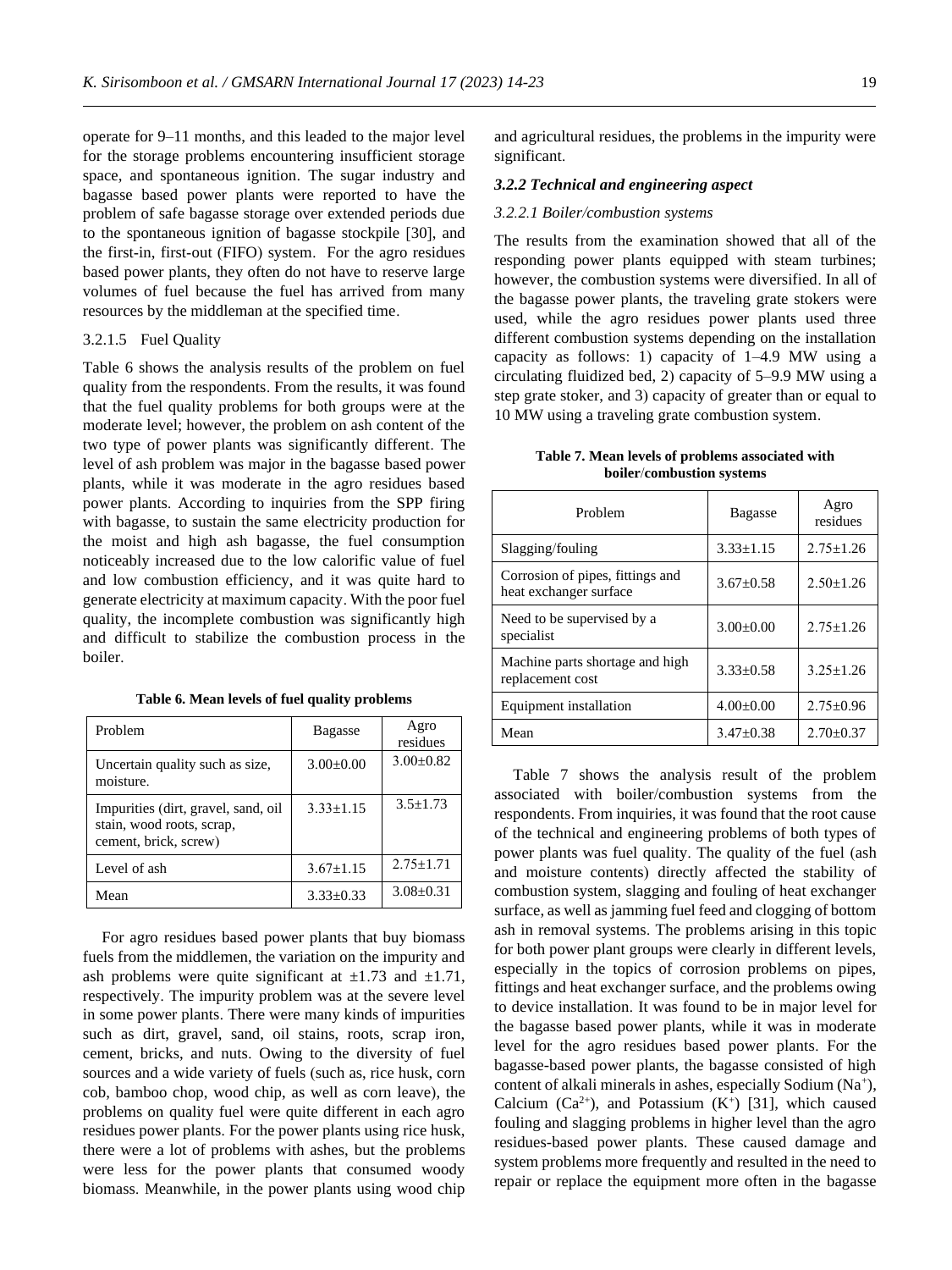based power plants. Additionally, the more time of plants operation and the higher plant capacity, the more problems related to the technical and engineering aspect were found in bagasse based power plants.

## *3.2.2.2 Maintenance*

Table 8 shows the analysis result of the maintenance problem from the respondents. The maintenance problems of both types of power plants were at a moderate level. The oldest biomass power plant in this survey study was operated since 2010, and the newest power plants was COD in 2017. Since then, the power plants have been operated for 3–10 years, therefore the maintenance systems were well set up, and they have the employees for maintenance and service. Moreover, almost power plants using agro residues as a fuel were very small power plant producers (VSPP) which did not have spare parts stored in the power plants. When there were maintenance problems, they always had to wait for external qualified technicians and long waiting time for spare parts from dealers. Unlike the larger bagasse based power plants, there were skilled technicians and necessary spare parts for emergency repairs. Consequently, the speed of troubleshooting and lack of progress notification from parts dealers became the major problem for the agro residues based power plants in maintenance problems.

**Table 8. Mean levels of maintenance problems**

| Problem                                                                             | <b>Bagasse</b>  | Agro residues   |
|-------------------------------------------------------------------------------------|-----------------|-----------------|
| No 24 hours service                                                                 | $3.00 \pm 0.00$ | $3.00 \pm 1.41$ |
| Speed of troubleshooting and<br>lack of progress notification<br>from parts dealers | $3.00 \pm 0.00$ | $3.25 + 0.96$   |
| Availability of spare parts                                                         | $3.00 \pm 0.00$ | $2.75 \pm 1.50$ |
| Speed of replacement or<br>maintenance                                              | $3.00 \pm 0.00$ | $3.00 + 1.41$   |
| Mean                                                                                | $3.00 \pm 0.00$ | $3.00 \pm 0.20$ |

## *3***.***2***.***3 Government support*

Table 9 shows the analysis result of the government support problem from the respondents. As mentioned before, in Thailand the role of government mainly subsidies for biomass power generation by FiT system. Nowadays, the producing electricity from biomass is a high risk of operating the business due to the fluctuation of the cost of the fuel supply. As can be seen in Table 9, the major concerning problem in the agro residues based power plants was about the purchasing electricity price due to the high fuel prices as mentioned in section 3.2.1.2 that the agro residues had severe problem on finding the reasonable price of fuel. Therefore, the power plants need the higher purchasing electricity price as can be seen in the quite high value of the analysing data at  $\bar{x} = 4.0$ . This problem was also encountered in China, which was a result of the competition

for biomass fuel of power plants caused extremely high fuel prices. But the government policy to support in purchasing of electricity from biomass power plants was still the same rate as it was 10 years ago, which does not respond to higher fuel prices [10]. Additionally, one more major problem was the difficulty in applying for the electricity generation license, because the application for the permission to establish the biomass power plant was quite complex and time consuming. Furthermore, the problems related to lack of government support during construction, power transmission line and grid connections which involving with the provincial electricity authority were in the moderate level for both type of power plants.

**Table 9. Mean levels of government support problems**

| Problem                                           | <b>Bagasse</b>  | Agro residues   |
|---------------------------------------------------|-----------------|-----------------|
| Electricity purchasing price                      | $3.00 \pm 1.00$ | $4.00 \pm 1.41$ |
| Electricity generation license                    | $3.33 \pm 0.58$ | $3.50 \pm 1.29$ |
| Lack of government support<br>during construction | $3.33 \pm 0.58$ | $3.00 \pm 0.82$ |
| Power transmission line and<br>grid connection    | $2.67 \pm 0.58$ | $3.00 \pm 0.82$ |
| Mean                                              | $3.08 \pm 0.32$ | $3.38 \pm 0.48$ |

# **3.3 Effects of type of fuel supply and installation capacity on operation problems of biomass power plants**

From the statistical analysis (One way ANOVA) and the multiple comparison using LSD statistics, it was showed that both types of fuel supply and installation capacity had significant impact on the problems arising in the biomass power generation**.** Figure 3 shows the level of 8 problems: fuel supply, fuel price, fuel transportation, fuel storage, fuel quality, boiler/combustion systems, maintenance, and government support for different types of fuel used in the biomass power plants in the north of Thailand. The results of the survey data showed that power plants using the agro residues had the most price problems which leading to the high cost for electricity generation, and they needed more support from the government.

For the biomass power plants using bagasse, the major problem was the fuel storage due to the prolonged period in storing fuel and the high volume of bagasse. In Northern Thailand, sugarcane is commonly planted in the months of December to April, thus the good management of fuel procurement and storage are needed for avoiding the fuel shortage problems during the off-season of sugarcane planting. The following noticeably problems were the problems associated with boiler/combustion systems which related to the corrosion of heat transfer surface, pipes and fittings, and the fuel quality. The bagasse was the by-product or waste from sugar refinery factory, then, it was impossible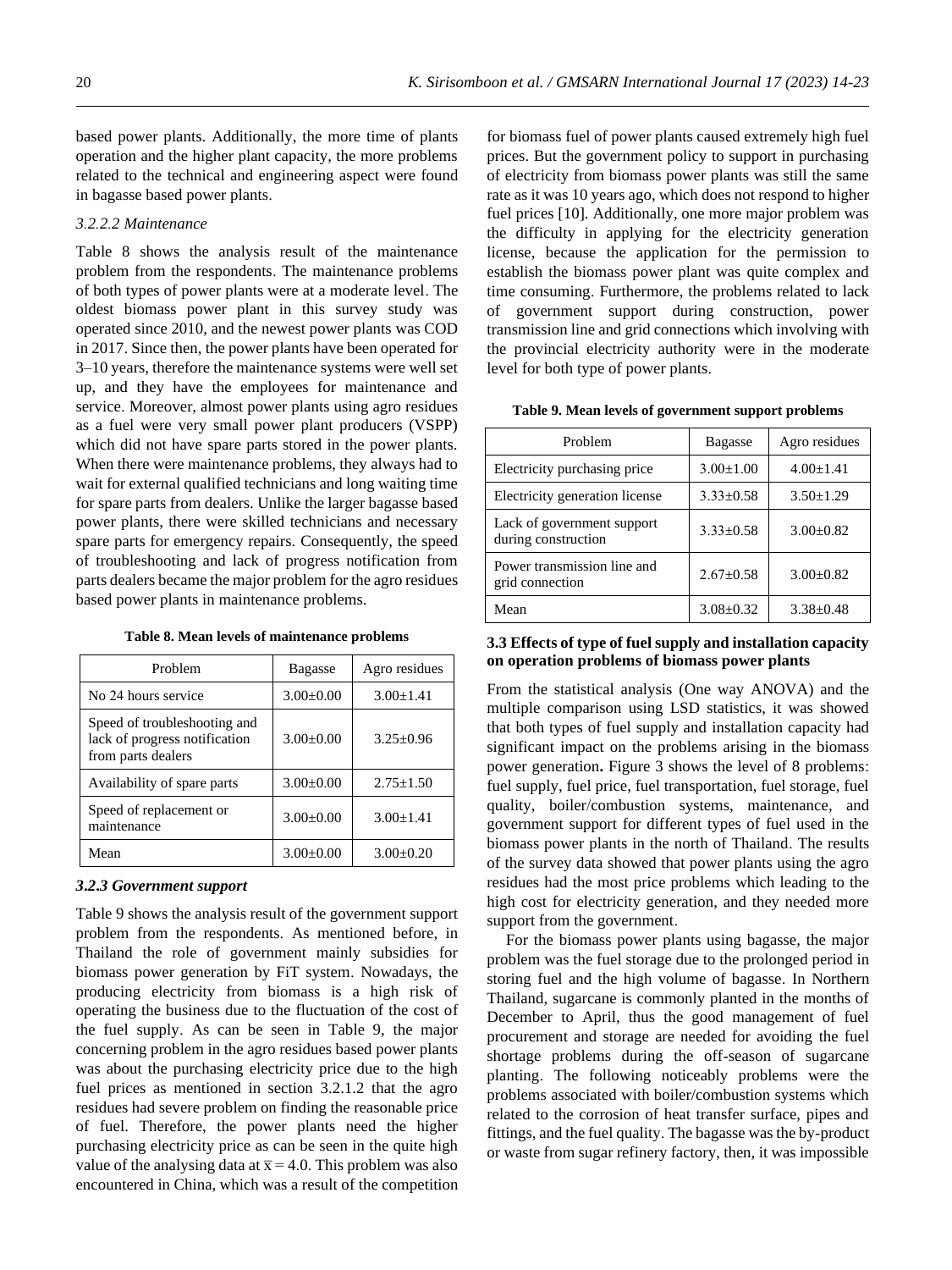

to control the quality of biomass fuel for the bagasse-based

power plants.

**Fig. 3. Problem levels of biomass power plant operation classified by type of fuel supply.**



**Fig. 4. Problem levels of biomass power plant operation classified by installation capacity.**

Figure 4 shows the level of 8 problems for the different installation capacity of biomass power plants in the north of Thailand. Considering the impact of power plant capacity on the operation problems in the biomass power plants, it was found that SPPs with the installation capacity  $\geq 10$  MW encountered the major problem on fuel storage. As mentioned in section 3.1, almost SPPs were bagasse based power plants operated almost all the year while the fuel can be collected and stored for some months each year. The SPPs must plan to accumulate enough fuel to generate electricity throughout the year. The SPP power plants therefore often confronted this problem every year if they did not manage the fuel properly. In the meantime, it was likely to encounter the less problem in this issue for the

VSPPs with the capacity of 1-9.9 MW. These may be because all of the VSPPs in this research were run by the agro residues which can be supplied throughout the year. Moreover, the problems related to fuel transportation, fuel quality, fuel storage and boiler/combustion systems for the VSPPs were in the minor level. However, the major problem for the VSPPs was the government support as they produced the electricity at the higher cost of fuel supply.

#### **4. CONCLUSIONS**

In the current survey study, the problem in the operation of the biomass power plants in Northern Thailand were collected by conventional postal modes and telephone interviews. The three major problems: fuel supply, technical and engineering aspect, and government support were clarified and analysed based on two major parameters: the type of fuel use and the installation capacity of the biomass power plants. The results can be summarized as follows:

- In both bagasse based and agro residues based power plants had severe problem on fuel shortage problem during the rainy season, and the difficulty in the controlling of the fuel quality was the following problem. The power plants using the agro residues had two more severe problems (at  $\bar{x} = 4.21-5$ ) on the fuel shortage during flood season, and difficulty in the finding of reasonable fuel price.
- Meanwhile, the bagasse based power plants had five major problems (at  $\bar{x}$  = 3.41–4.20) on the shortage of fuel storage space, spontaneous ignition, fuel ash, corrosion of pipes, fittings and heat exchanger surface, and equipment installation. The major problems in the agro residues based power plants were the fuel impurities, electricity purchasing price and electricity generation license.
- The major problem for the SPPs were the insufficient of fuel storage space, while it was government support for VSPPs. For the VSPPs, they produced the electricity from agro residues at the higher cost of fuel supply, therefore they needed more FiT from the government. Finally, from the operating cost point of view, the same FiT for different fuel resources seems not to be appropriate.

However, this research was the preliminary study of the problems in the electricity production of biomass power plants especially only in Northern Thailand. Therefore, based on this study, we will study in detail of the problems of biomass power plants in the North of Thailand as well as expand the scope of the research to a broader extent for the whole country to obtain an overview of the problems of biomass power plants in Thailand. Moreover, the further study can be used to formulate a policy for sustainable biomass power generation and price determination, and to use it as a guideline to support the production of electricity from biomass power plants suitably in the future.

#### **ACKNOWLEDGMENTS**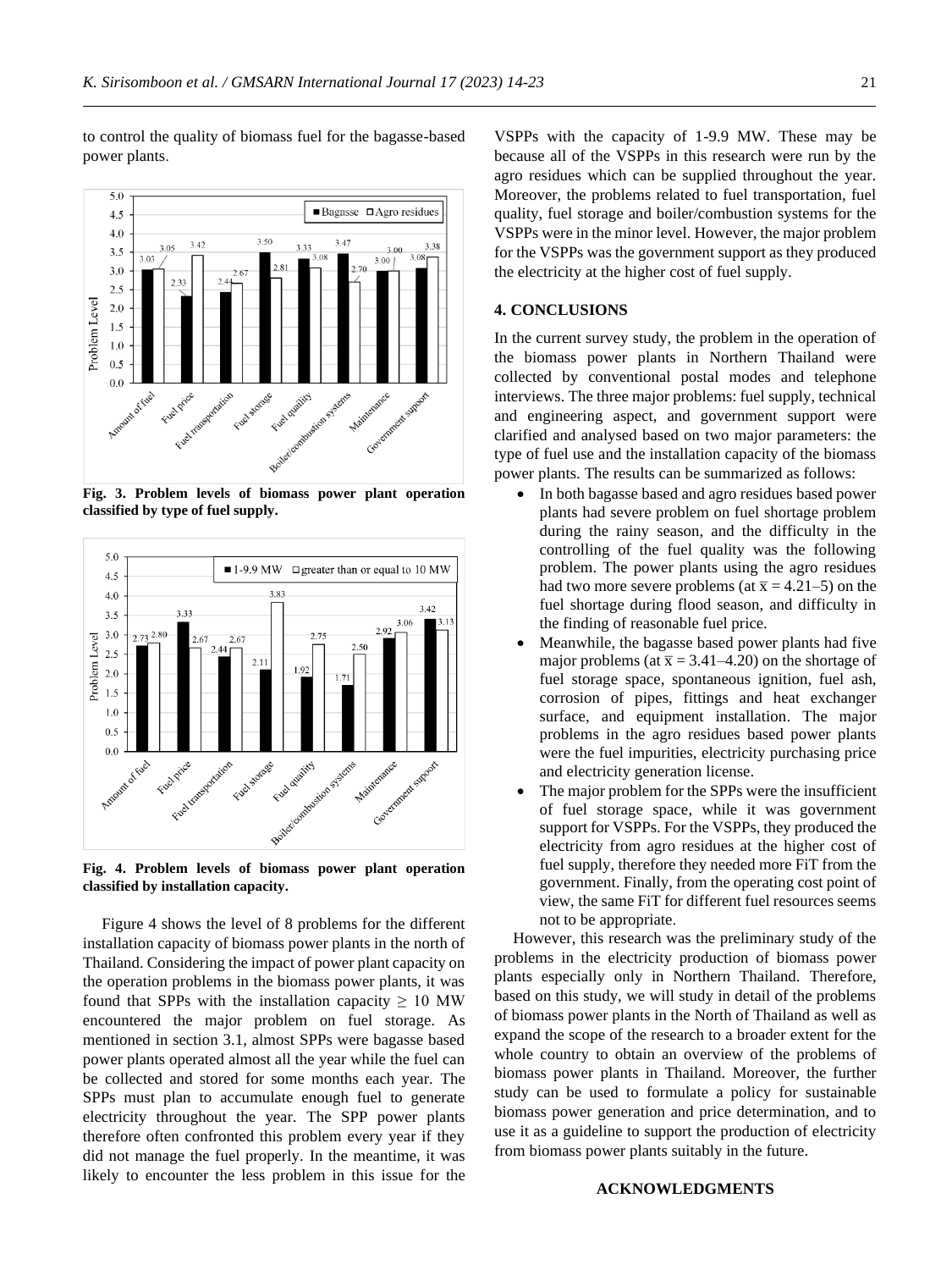Thanks to the Department of Mechanical Engineering Faculty of Engineering and Industrial Technology Silpakorn University for funding to support research. Authors gratefully acknowledge Miss Pittira Kongwat and Miss Suwongsa Mekchai for the valuable survey data.

# **REFERENCES**

- [1] Zhou, S., Tong, Q., Pan, X., Cao, M., Wang, H., Gao, J. and Ou, X. 2021. Research on low-carbon energy transformation of China necessary to achieve the Paris agreement goals: A global perspective. Energy Economics 95(March 2021): Article 105137.
- [2] Rogelj, J., Elzen, M.D., Höhne, N., Fransen, T., Fekete, H., Winkler, H., Schaeffer, R., Sha, F., Riahi, K. and Meinshausen, M. 2016. Paris Agreement climate proposals need a boost to keep warming well below 2 °C. Nature 534(2016): 631–639.
- [3] REN21. (2020). Renewables 2020 global status report. Retrieved January 7, 2021 from http:// [www.ren21.net/reports/global-status-report/.](http://www.ren21.net/reports/global-status-report/)
- [4] Gutiérrez, A.S., Eras, J.J.C., Vandecasteele; C. and Hens, L. 2018., Data supporting the assessment of biomass based electricity and reduced GHG emissions in Cuba. Data in Brief 17(April 2018): 716–723.
- [5] Jåstad, E. O.; Bolkesjø, T. F.; Trømborg, E.; and Rørstad, P. K. 2020. The role of woody biomass for reduction of fossil GHG emissions in the future North European energy sector. *Applied Energy* 274(2020): Article 115360.
- [6] Paletto, A., Bernardi, S., Pieratti, E., Teston, F., and Romagnoli, M. 2019. Assessment of environmental impact of biomass power plants to increase the social acceptance of renewable energy technologies. Heliyon 5(7): Article e02070.
- [7] Zhao, X., Cai, Q., Li, S. and Ma, C. 2018. Public preferences for biomass electricity in China. Renewable and Sustainable Energy Reviews 95(November 2018): 242–253.
- [8] Yan, Q.Y., Zhang, Q., Yang, L. and Wang, X. 2016. Overall review of feed-in tariff and renewable portfolio standard policy: A perspective of China, IOP Conference Series: Earth and Environmental Science 40: Article 012076.
- [9] Kamimura, K., Kuboyama, H. and Yamamoto, K. 2012. Wood biomass supply costs and potential for biomass energy plants in Japan. Biomass & Bioenergy 36(January 2012): 107–115.
- [10] He, J., Zhu, R. and Lin, B. 2019. Prospects, obstacles and solutions of biomass power industry in China. Journal of Cleaner Production 237: Article 117783.
- [11] Liu, J., Wang, S., Wei, Q. and Yan, S. 2014. Present situation, problems and solutions of China's biomass power generation industry. Energy Policy 70(July 2014): 144–151.
- [12] Department of Alternative Energy Development and Efficiency, Ministry of Energy. (2018). Renewable and Alternative Energy Development Plan 2018–2037 (AEDP2018). Retrieved November 1, 2020 from [http://www.dede.go.th/.](http://www.dede.go.th/)
- [13] Department of Alternative Energy Development and Efficiency, Ministry of Energy. (2011). 15-year renewable energy development plan (2008–2022). Retrieved June 16, 2011 from [http://www.dede.go.th/ewt\\_news.php?nid=3515&filename=](http://www.dede.go.th/ewt_news.php?nid=3515&filename=ebook)

[ebook](http://www.dede.go.th/ewt_news.php?nid=3515&filename=ebook) .

- [14] Renewable Energy Industry Group. (2020). Biomass Electricity: Rising Husk Price Flex to carry palm bunches from under ten thousand tons to operate production machines, Energy News*.* Retrieved October 21, 2020 from [https://re-fti.org](https://re-fti.org/) .
- [15] Council to Drive Reform the Country. (2017). Report of the Council to Drive Reform the Country on Energy on Promotion of Electricity Generation from Fast-growing Wood Biomass to build a foundation economy for farmers. Build forests and strengthen energy security. Retrieved October 4, 2020 from [https://www.parliament.go.th](https://www.parliament.go.th/) .
- [16] Department of Alternative Energy Development and Efficiency (DEDE), Ministry of Energy. (2020). Map showing the location of renewable energy plants, Map warehouse*.* Retrieved November 3, 2020 from [https://www.dede.go.th](https://www.dede.go.th/) .
- [17] Department of Alternative Energy Development and Efficiency (DEDE), Ministry of Energy. (2013). Renewable Energy Information and Map of Thailand. Retrieved September 16, 2020 from [https://www.dede.go.th](https://www.dede.go.th/) .
- [18] Bureau of Social Communication National Health Commission (2014). Solve the problem of "biomass power plant" supporting steel rules to reduce health risks. Retrieved March 6, 2020 from the World Wide Web: [https://www.nationalhealth.or.th](https://www.nationalhealth.or.th/) .
- [19] Department of Alternative Energy Development and Efficiency, Ministry of Energy. (2017). Status of use of biomass fuel for energy production in Thailand. Retrieved March 13, 2020 from [http://webkc.dede.go.th](http://webkc.dede.go.th/)
- [20] Namprom, P. and Kham, M. 2020. A change of community network using community-based health impact assessment process: A case study of communities surrounding the power plant, Prasat District, Surin Province. In Proceedings of The 5<sup>th</sup> National Conference Ratchathani University National Conference (RTUNC 2020). Ubonratchathani, Thailand, 29 May 2020.
- [21] The Energy Regulatory Commission (Office of the ERC) (2008). Reports on the purchase of electricity from producers RE\_VSPP (WEB) Electricity purchases from very small renewable energy power producers (VSPP) 2009–2011. Retrieved 8 May 2020, fro[m https://www.erc.or.th/](https://www.erc.or.th/) .
- [22] Announcement of the Energy Regulatory Commission (2016). Buying electricity from renewable energy (Biomass Power Generation Project). During the transition from an Adder to a Feed-in Tariff (FiT) 2016. Retrieved 18 Jun 2017, fro[m https://www.erc.or.th/](https://www.erc.or.th/) .
- [23] Energy Policy and Planning Office (2015). Measures to purchase electricity FiT. Retrieved 3 May 2016, from [http://www.eppo.go.th/power/fit-seminar/FiT\\_2558.pdf](http://www.eppo.go.th/power/fit-seminar/FiT_2558.pdf) .
- [24] Buriram Sugar Public Company Limited (BRR) (2016). Submitted the ERC request to adjust the fire trading model from Adder to FiT. Retrieved 28 Jun 2016, from <https://www.thansettakij.com/content/66151> .
- [25] Biomass power plants map (2020). The Energy Regulatory Commission, EGAT, MEA, PEA and DEDA as of April 2020. Retrieved October 23, 2020 from [https://www.dede.go.th/ewt\\_news.php?nid=41810](https://www.dede.go.th/ewt_news.php?nid=41810) .
- [26] Rovinelli, R.J. and Hambleton, R.K. 1977. On the use of content specialists in the assessment of criterion-referenced test item validity. Dutch Journal of Educational Research 2: